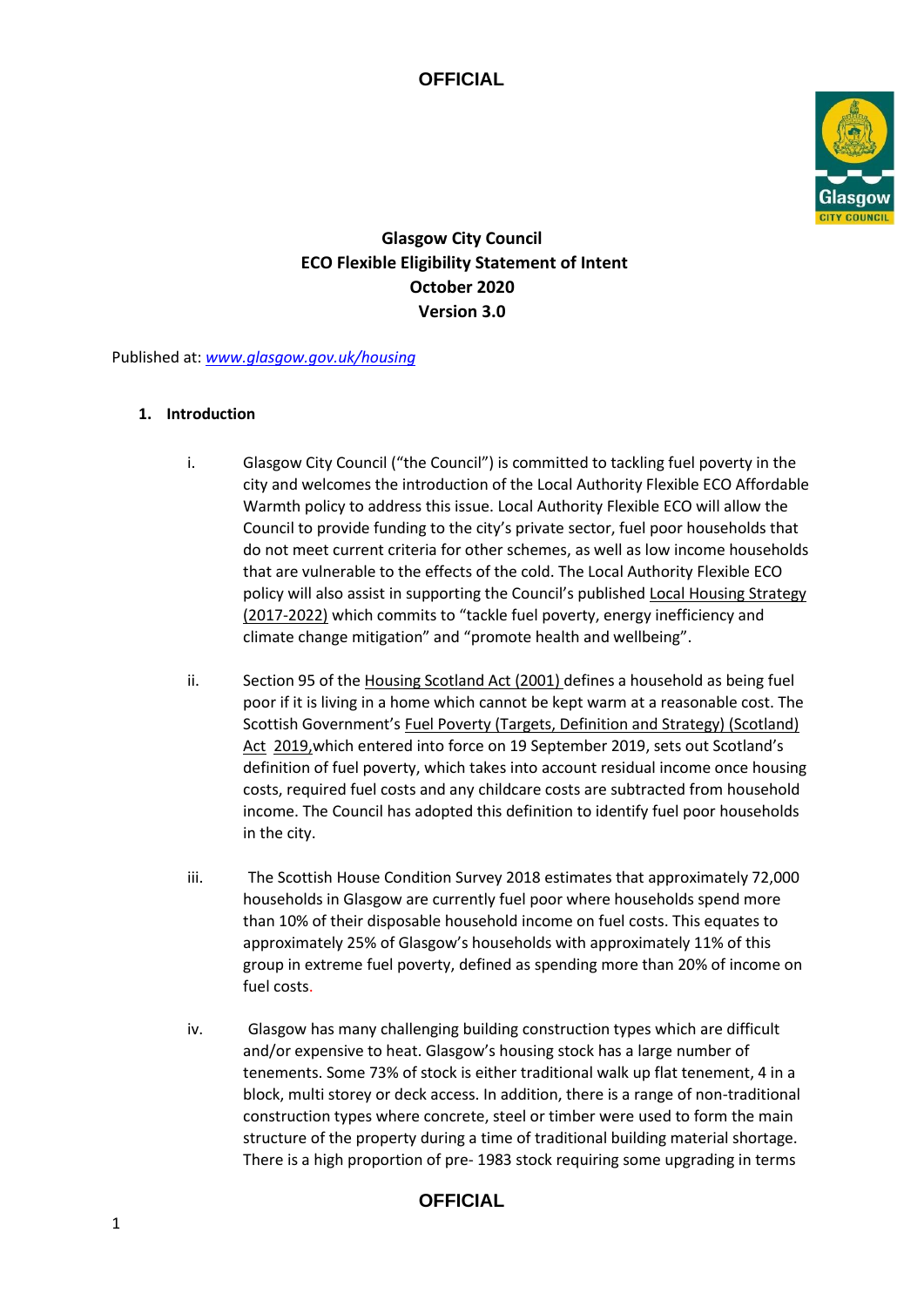of thermal efficiency, with proportionately higher numbers of residents in fuel poverty.

- v. Over 76,000 properties in Glasgow were built before 1919 and the largest proportion of these properties is in the private rented sector, accounting for 44% of the overall private rented sector stock. In the owner-occupier sector, there are around 40,000 properties classed as pre-1919, which accounts for 26% of that tenure's housing stock.
- vi. A further 57,000 (19%) of properties were built between 1919 and 1944. Of the properties built before 1945, over 52% are tenements (93% of which were built before 1919). The majority of low-rise properties are mainly located on the outskirts of the city rather than in the city centre itself.
- vii. There are around 60,000 registered properties in the private rented sector in Glasgow (about 20% of all residential properties in the city). This figure has almost doubled in the last decade. City Lets report that the Glasgow letting market continues to grow at a steady rate of 7.2% annually.
- viii. The private rented and owner-occupied tenures are the least likely to have a range of thermal efficiency measures in place and are most prone to being in fuel poverty. The average private rent in the city is £733 at Quarter 3 2016 and the average re-let time has reduced to 26 days, suggesting high demand for this product. Private rents are increasing faster in Glasgow than in Scotland as a whole.
- ix. Fuel poverty in Glasgow is not the consequence of a lack of investment on energy efficiency improvements. Over £106m has been committed by the Council and its partners on installing energy efficiency measures to over 12,620 households (over 5,500 of which were social rented households). The Council has consistently attracted the highest amount of the Scottish Government's Energy Efficient Scotland Programme funding (EES) compared to other Scottish local authorities. This is augmented by Energy Company Obligation (ECO) funding from utilities companies.
- x. Glasgow has over 37,000 children living in poverty, which is expected to rise over the next few years to 50,000, due to the impact of welfare reform. It is estimated that in- work poverty has been rising, with 64% of working age adults in poverty living in a household where at least one person works. Analysis by the Council's Financial Inclusion team into the reasons for applications for crisis grants shows that the vast majority are to cover the regular household costs, such as paying bills or buying food and other essentials.
- xi. Income related poverty and the cost of fuel remain the most difficult aspects of fuel poverty to overcome; however, living in fuel poverty is also strongly linked to health and wellbeing. Th[e World Health Organisation \(](http://www.euro.who.int/__data/assets/pdf_file/0008/97091/E89887.pdf)"the WHO") report of 2007 established the link between poor health and cold indoor temperatures in properties. Since then, the [WHO \(2](https://www.ncbi.nlm.nih.gov/books/NBK535294/)018) report reinforced that living in cold conditions can have an adverse effect on the physical and mental health of all age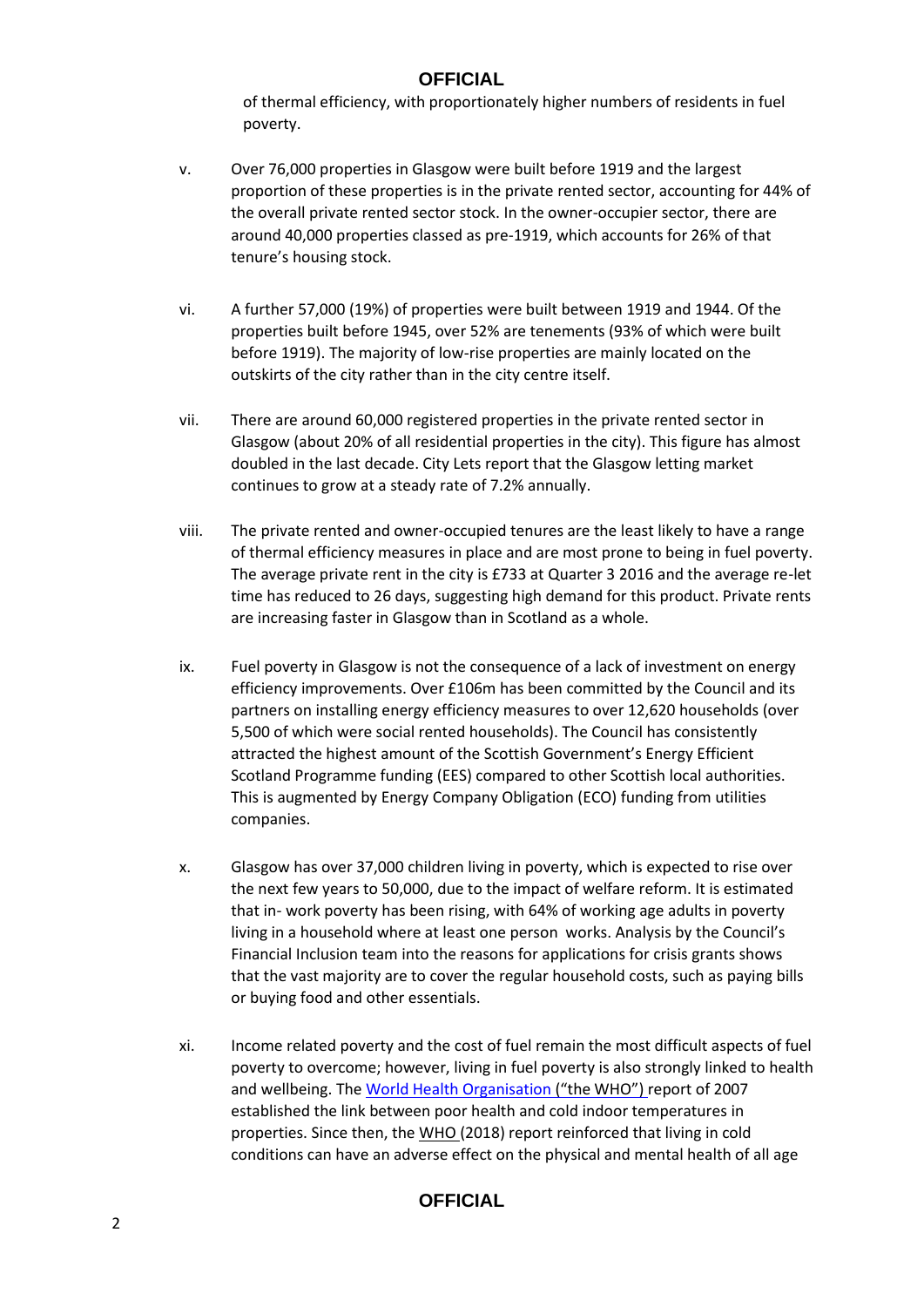groups. In Glasgow residents are more likely to develop health risks associated with cold homes such as: respiratory diseases e.g. asthma, cardiovascular diseases such as strokes, heart attacks and hypertension, and exacerbated existing medical conditions such as arthritis and rheumatism and higher mortality rates in older people.

- xii. According to the 2011 census, Glasgow's population health falls below the Scottish national average. 22.4% of the population in Glasgow have an illness or disability that limits their day to day lives, compared to 19.2% of Scotland's population as a whole. 37.5% of households in Glasgow have at least one household member with a limiting long term illness, which increases to over 50% in areas of high deprivation.
- xiii. This Statement of Intent outlines the Council's approach to maximising ECO funding across the city for fuel poor, vulnerable and low-income households. The final decision on whether any individual household can benefit from energy saving improvements under Flexible ECO will be made by the obligated suppliers or their agents/contractor. Eligibility does not guarantee funding and the final decision will depend upon i) the survey carried out by the suppliers' agents/contractor and installation costs calculated; ii) the energy savings that can be achieved the property; and iii) whether suppliers have achieved their relevant Affordable Warmth targets or require further measures to meet such targets.
- xiv. As part of an update for Glasgow City's Statement of Intent we asked for confirmation from colleagues to update figures relating to the Private Rented Sector and Child Poverty statistics and there were no changes to date. This will be updated when figures are available.

#### **2. Targeting households**

- i. One criterion for determining project areas for the Energy Efficient Scotland: Area Based Scheme programme, which the council delivers on behalf of the Scottish Government is that projects are located within the most deprived areas according to the Scottish Index of Multiple Deprivation (SIMD). This targets households located within the bottom 25% of SIMD areas, in addition properties are mainly council tax bands A-C. Further indicators for project selection will include: areas where there is a high uptake of free school meals/uniforms, dependency on foodbank, and evidence of cold weather payments will help to identify households in extreme fuel poverty. The Council will continue to focus on targeting households in the lowest SIMD data zones. The SIMD data zone rankings are a key resource used to determine a household's risk of fuel poverty. The Council also justifies the inclusion of specific streets in the Energy Efficient Scotland programme on the grounds of fuel poverty risk in these properties. The Council will utilise Local Authority Flexible ECO to assist with current and future Scottish Government Energy Efficient Scotland: Area Based Scheme programmes which aim to reduce fuel poverty across the city.
- ii. The Council will also work with its Registered Social Landlords to deliver Energy Efficient Scotland projects ensuring they secure Local Authority Flexible ECO for their projects.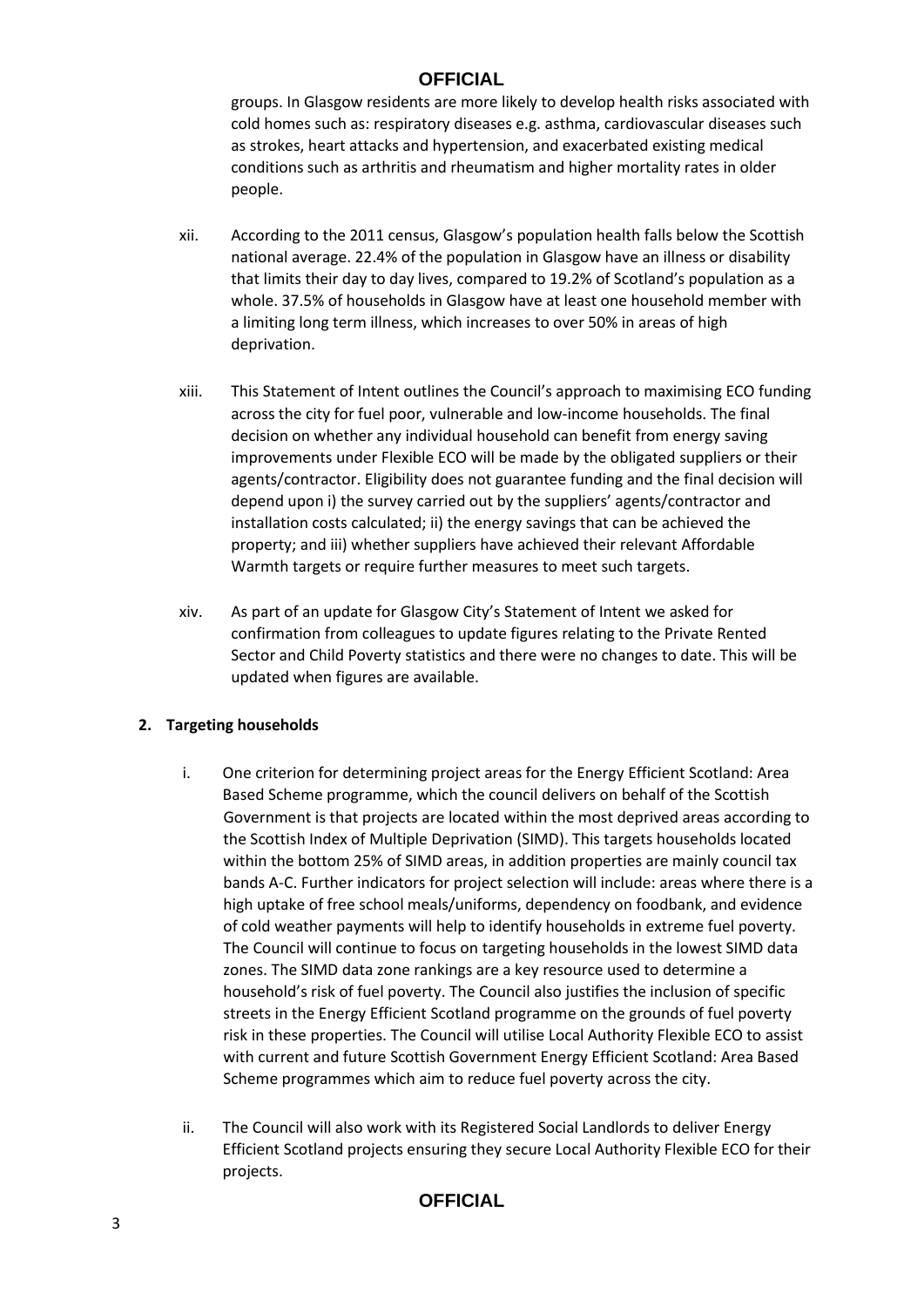### **3. Eligible Households**

- i. Households that meet the following criteria will be declared eligible under this scheme:
	- a. Fuel Poverty: households with low income and high heating costs;
	- b. Living in Vulnerable Conditions (LIVC): households with low income who, because of health, disability, age or other reason, are vulnerable to the impact of living in a cold home;
	- c. A household where a member has contracted COVID-19 or has been instructed to shield as a precaution against Covid-19;
	- d. Fuel poverty where one characteristic may be the house type;
	- e. Solid Wall insulation in-fill: eligibility criteria to facilitate solid wall insulation schemes including households that are not necessarily in fuel poverty or vulnerable;
	- f. Cold Weather Payment will be used as a proxy measurement to identify extreme fuel poor households
	- ii. The Flexible ECO will be maximised to complement the Scottish Government funding and assist in the delivery of mixed tenure solid wall insulation programmes in fuel poor areas and improve the energy efficiency of hard to treat properties. Properties identified under the Scottish Government's schemes will include both those living in the private rented sector and owner occupiers, which is in line with the Energy Company Obligation flexible eligibility guidance ("the ECO flexible eligibility guidance").

#### **Criteria for declaring households as Fuel Poor**

iii. The ECO flexible eligibility guidance states that those households in private housing, combining low income with high home heating costs, are ones that should be targeted through Flexible ECO for declarations of ECO eligibility through the fuel poverty route. Households will be declared as eligible if they meet at least one criterion within each of the two boxes below: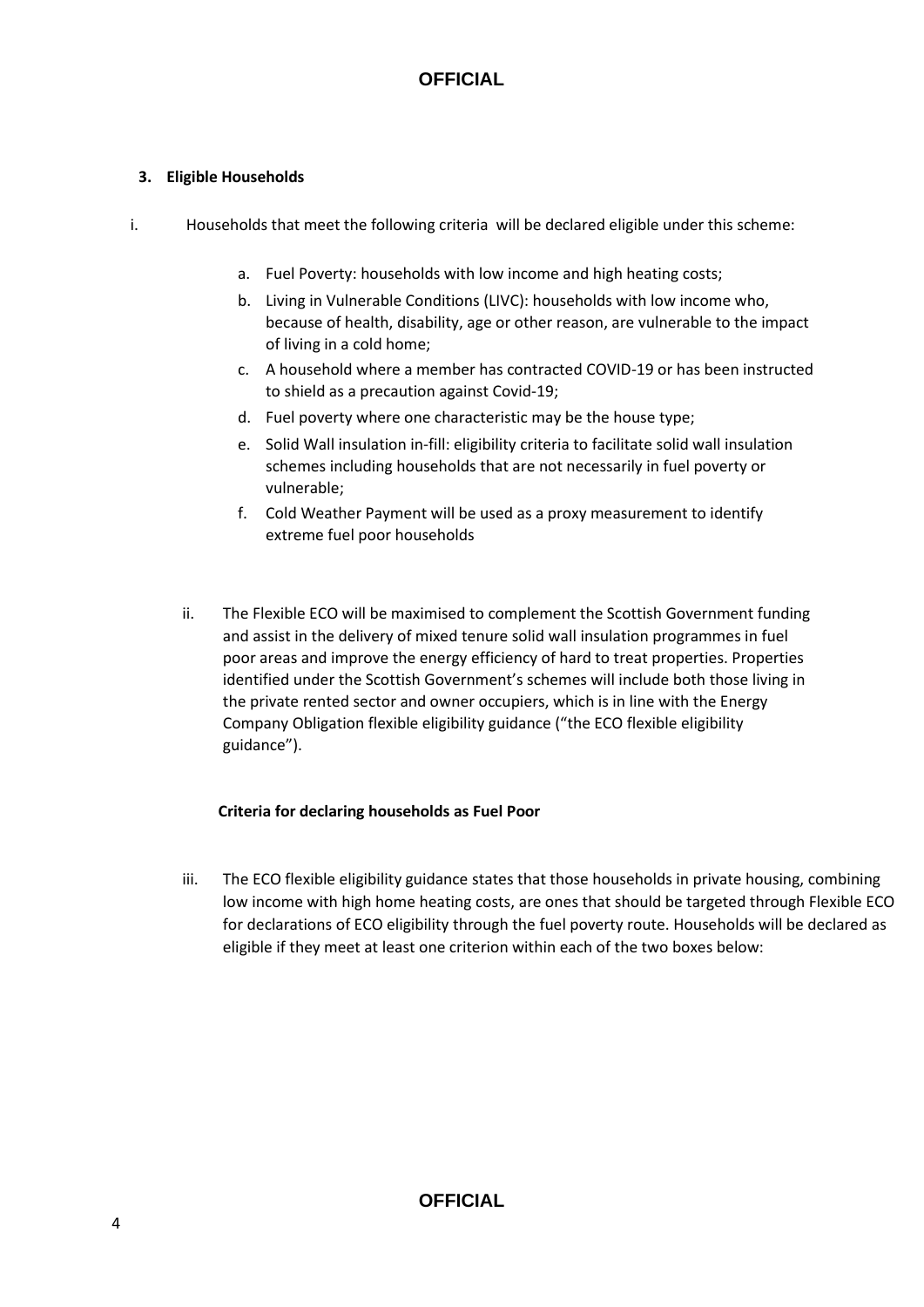#### **Low Income**

- The household income is equal to or less than £28,000 (including housing costs, which are recognised at 25% of total gross income and include council tax, water and sewerage charges and rent or mortgage payments).
- A member of the household is in receipt of pension credit savings or guarantee element.

#### **High Heating Cost**

- The main wall type of the property is uninsulated.
- The roof of the property is uninsulated.
- The property has no central heating, or has electric storage heating which has a responsiveness rating of 0.2 or less, as defined under the Standard Assessment Procedure ("SAP") for calculating and comparing the energy and environmental performance of a domestic dwelling.
- The property is occupied for long periods due to the presence of householders who are unemployed, disabled or suffering long term illness.

#### **Criteria for identifying households as LIVC**

iv. The ECO flexibility eligibility guidance provides that those households in private housing, combining low income with health, disability, age or other conditions that result in a vulnerability to the effects of living in a cold home should be eligible for Local Authority Flexible ECO in this category. Households will be declared as eligible if they meet at least one criteria within each of the two boxes below:

#### **Low Income**

- The household income is equal to or less than £28,000 (including housing costs, which are recognised at 25% of total gross income and include council tax, water and sewerage charges and rent or mortgage payments).
- A member of the household is in receipt of pension credit savings or guarantee element.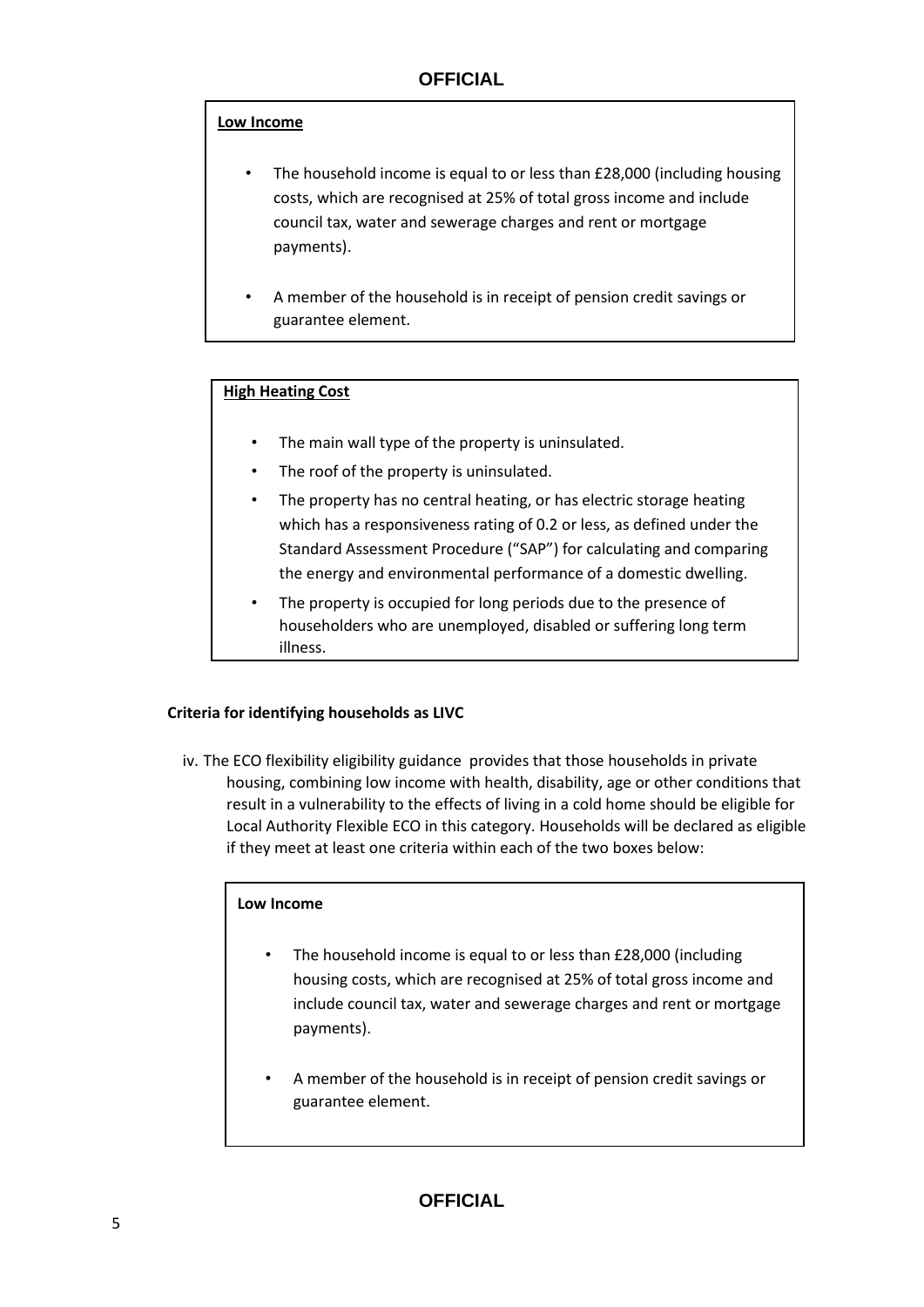#### **Vulnerable to the Effects of Living in a Cold Home**

A member of the household:

- Has been diagnosed with a long-term physical or mental health condition
- Is in receipt of any DWP benefit; HMRC Child benefit; or any Ministry of Defence benefit (including War Pensions Mobility Supplement, Constant Attendance Allowance, Armed Forces Independence Payment)
- Is on the Priority Services Register of a utility company
- Is a recipient of the Core Group Warm Home Discount
- Is a victim of domestic violence
- Has experienced a recent bereavement
- Has experienced moving in and out of homelessness
- Is a recent immigrant or asylum seeker
- Is aged 60 or older
- Is pregnant and/or has dependants under eighteen years of age
- A household where a member has contracted Covid-19 or has been instructed to shield as a precaution against Covid-19.

Exceptional cases not meeting the above criteria will be considered on a case by case basis. This will include all Covid-19 related issues as we understand the impact of the virus on fuel poor households and the economic impact that lockdown has had on households, particularly the most vulnerable.

#### **Solid wall insulation in-fill**

- v. The Local Authority Flexible ECO allows for homes in areas targeted for energy efficiency improvements, that are not in fuel poverty or vulnerable to the effects of living in a cold home (LIVC), to be funded. This allows for the benefits of external wall insulation and the economies of scale from working in localised areas to be realised in relation to properties in the near vicinity of households declared as being fuel poor or LIVC.
- vi. In order to be eligible for solid wall insulation in-fill, households which do not meet the fuel poor or LIVC criteria must be:
	- in the same terrace as a household that does meet the criteria;
	- in an immediately adjacent building to a household that does meet the criteria; or
	- in the same building as a household that does meet the criteria.
- vii. Further In-fill eligibility criteria is set out within the ECO flexible eligibility guidance: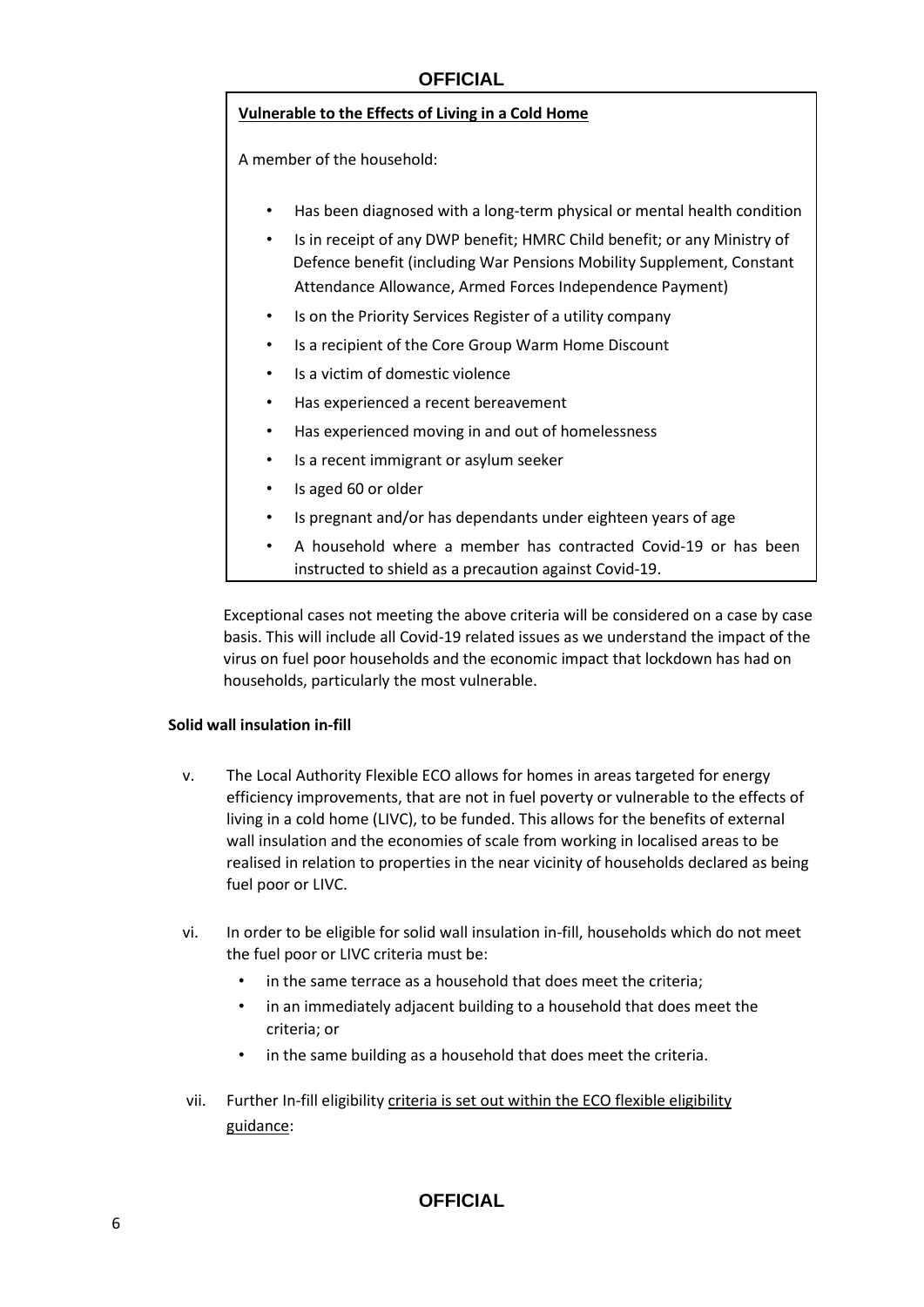| <b>OFFICIAL</b>                                                                                                                                                                                     |                                                                                                                                                                                                                           |                                                                                                                                                                                                                                                                                              |
|-----------------------------------------------------------------------------------------------------------------------------------------------------------------------------------------------------|---------------------------------------------------------------------------------------------------------------------------------------------------------------------------------------------------------------------------|----------------------------------------------------------------------------------------------------------------------------------------------------------------------------------------------------------------------------------------------------------------------------------------------|
| Property Type                                                                                                                                                                                       | Local Authority<br>Declaration<br>Requirements                                                                                                                                                                            | In-fill available                                                                                                                                                                                                                                                                            |
|                                                                                                                                                                                                     |                                                                                                                                                                                                                           |                                                                                                                                                                                                                                                                                              |
| Property consisting of a<br>pair of semi-detached<br>houses or bungalows, or<br>a building containing no<br>more than two domestic<br>premises.                                                     | At least one of the two<br>properties must be<br>declared by the Council as<br>fuel poor or vulnerable to<br>the effects of living in a<br>cold home (LIVC) (i.e. 50%<br>of the properties must be<br>fuel poor or LIVC). | The other properties to<br>which it is directly<br>adjoined is eligible for<br>solid wall insulation.                                                                                                                                                                                        |
| Project consisting of any<br>premises that are<br>contained in the same<br>building (e.g. flats),<br>immediately adjacent<br>buildings (e.g.<br>neighbouring properties)<br>or in the same terrace. | After October 2018 at<br>least half of the adjacent<br>properties must be<br>declared fuel poor or<br>LIVC.                                                                                                               | The other (50% after<br>October 2018) properties<br>in the project are eligible<br>for solid wall insulation,<br>provided they are either<br>in the same building, an<br>immediately adjacent<br>building or in the same<br>terrace as the ones<br>identified as fuel poor or<br><b>LIVC</b> |

- viii. The Council will only work with its appointed contractors, in line with the Council's procurement guidelines to secure Local Authority Flexible ECO.
- ix. The Council will regularly issue declarations to its contractors setting out those eligible households. Contractors will then pass this information to their ECO provider through the ECO application process.
- x. Eligibility and inclusion in the declaration does not guarantee funding. The energy supplier has the final decision.

#### **4. Acting on behalf of another local authority**

i. The Council is not acting on behalf of another Local Authority to issue declarations of authority.

#### **5. Referral Process**

i. The contractor appointed to deliver the Energy Efficient Scotland programme will be responsible for collecting household data on behalf of the Council to determine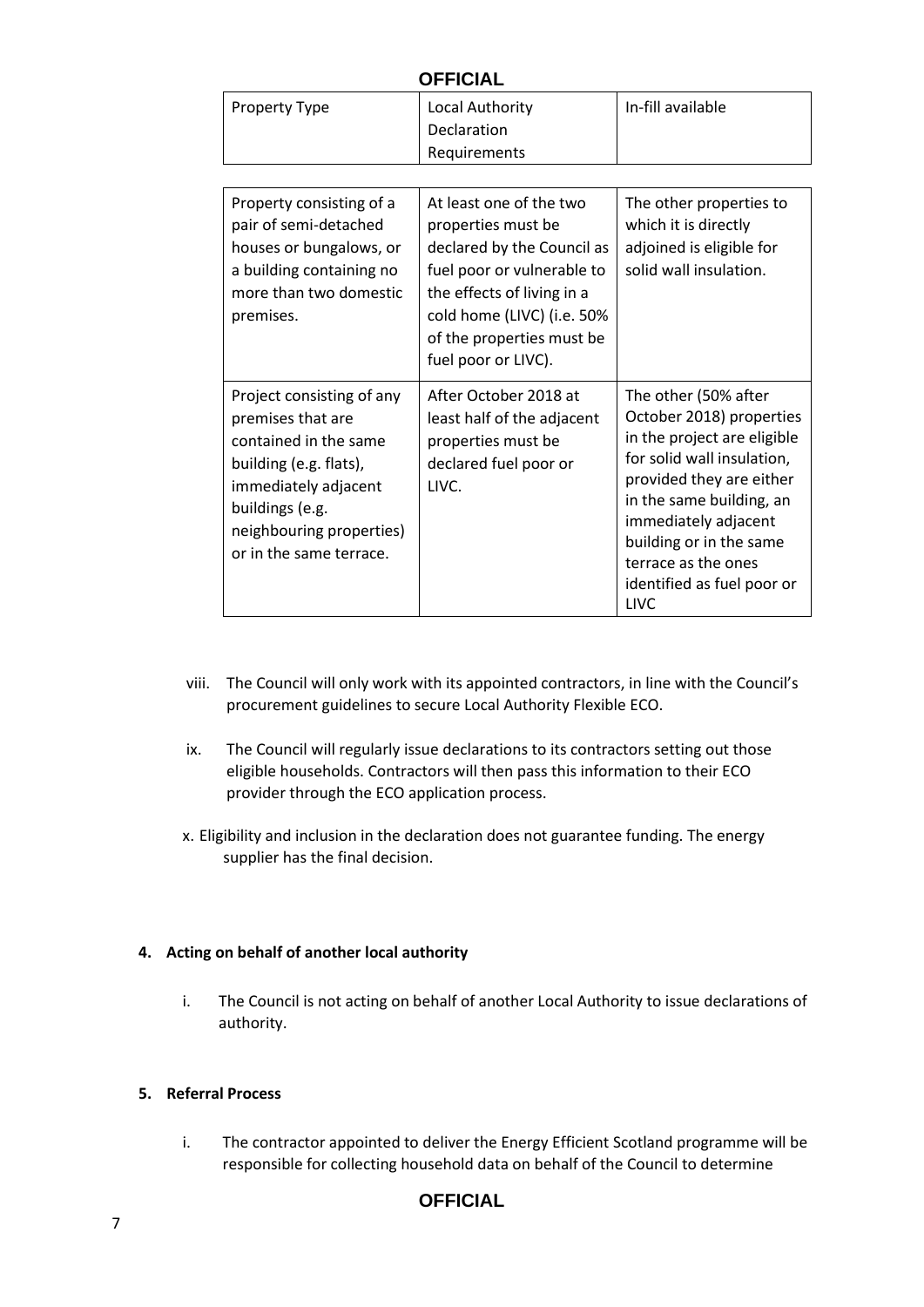whether the householder meets the Flexible ECO eligibility criteria. This data will be collected through the completion of a household survey form which will be used to determine eligibility. Referrals for Flexible ECO will only be accepted from the appointed Energy Efficient Scotland contractors.

ii. All referral information will be handled in accordance with data protection laws and retained for the purposes of evidence, monitoring and reporting as outlined in section 8.

#### **6. Governance**

- i. This scheme will be managed by the Council's Affordable Warmth team, which resides under Housing & Regeneration Services, Development & Regeneration Services (DRS). DRS is one of 7 Council departments and is overseen by the Executive Director.
- ii. The Affordable Warmth team regularly reports to the Council's City Administration Committee, chaired by Leader of the Council, Councillor Susan Aitken. Committee has been informed of the Local Authority Flexible ECO Scheme.
- iii. The declaration of households who meet the Council's Flexible ECO eligibility criteria will be signed on behalf of the Executive Director of DRS.
- iv. The Council's Statement of Intent is signed on behalf of the Council's Chief Executive, Anne-Marie O'Donnell, City Chambers, 82 George Street, Glasgow, G1 1DU.

#### **7. Declaration**

- i. Local authority declarations will be completed for households that have been determined eligible for Flexible ECO. This data will be collected through the appointed Energy Efficient Scotland contractors. The declaration clearly states whether the householder meets the Flexible ECO eligibility criteria through living in fuel poverty or living on a low income and vulnerable to the effects of living in a cold home (LIVC).
- ii. For solid wall in-fill properties a separate declaration will be completed which will include details of why homes meet the eligibility criteria.
- iii. All relevant information will be handled in accordance with data protection laws and retained for the purposes of evidence, monitoring and reporting as outlined in Section 8.